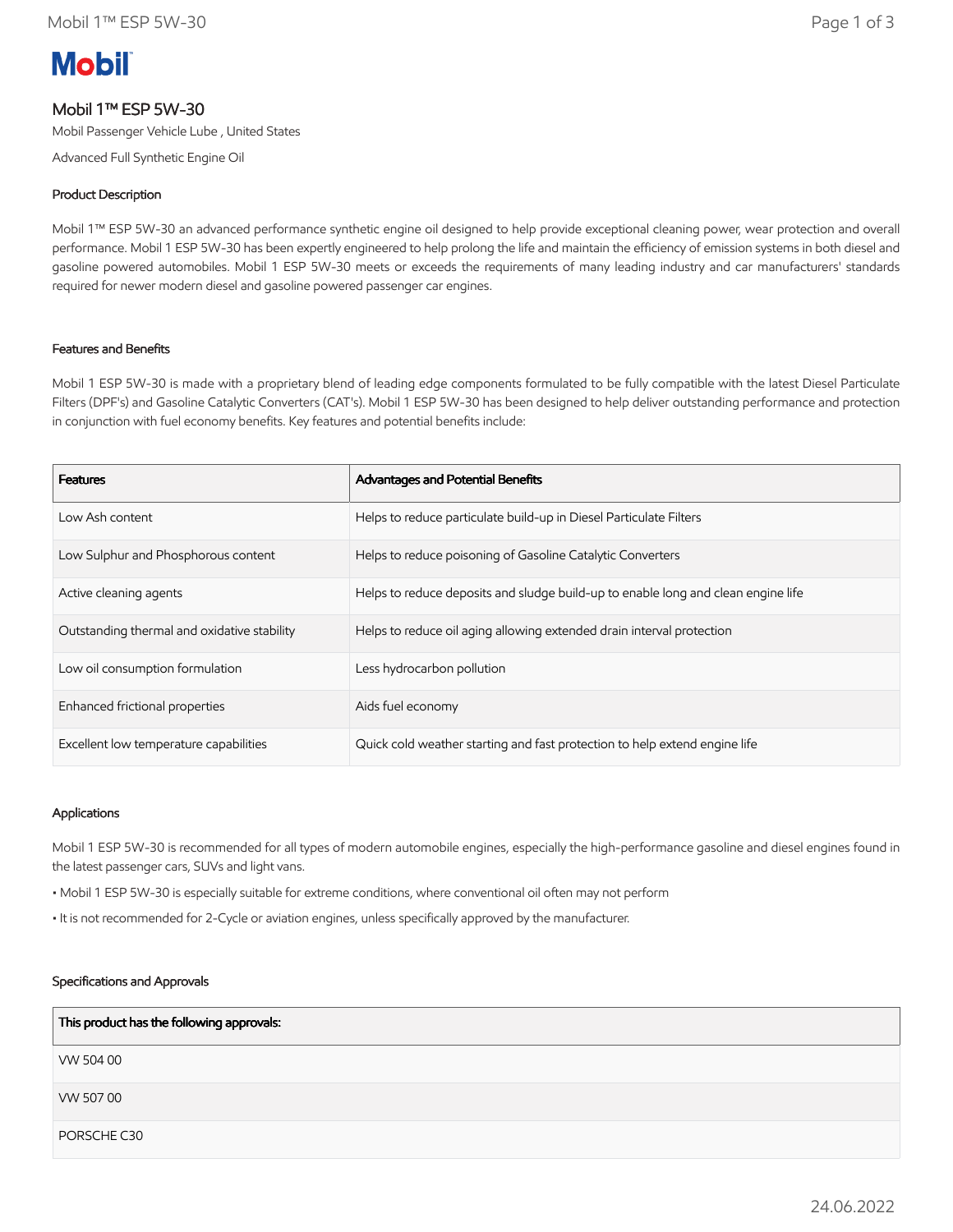Mobil 1™ ESP 5W-30 Page 2 of 3

| This product has the following approvals: |
|-------------------------------------------|
| PSA B 71 2290                             |
| GM dexos2                                 |
| MB-Approval 229.31                        |
| MB-Approval 229.51                        |
| MB-Approval 229.52                        |
| PSA B 71 2297                             |

| This product is recommended for use in applications requiring: |  |
|----------------------------------------------------------------|--|
| API CF                                                         |  |
| VW 502 00                                                      |  |
| VW 50300                                                       |  |
| VW 503 01                                                      |  |
| VW 50500                                                       |  |
| VW 506 00                                                      |  |

| This product meets or exceeds the requirements of: |
|----------------------------------------------------|
| <b>API SN</b>                                      |
| API SM                                             |
| API SL                                             |
| API SJ                                             |
| ACEA C2                                            |
| ACEA C3                                            |

## Properties and Specifications

| Property                                              |                  |
|-------------------------------------------------------|------------------|
| Grade                                                 | <b>SAE 5W-30</b> |
| Viscosity, cSt @ 100°C, mm2/s, ASTM D445              | 11.8             |
| Sulfated Ash, mass%, ASTM D874                        | 0.8              |
| Hi-Temp Hi-Shear Viscosity @ 150 C, mPa.s, ASTM D4683 | 3.5              |
| Pour Point, °C, ASTM D97                              | $-48$            |